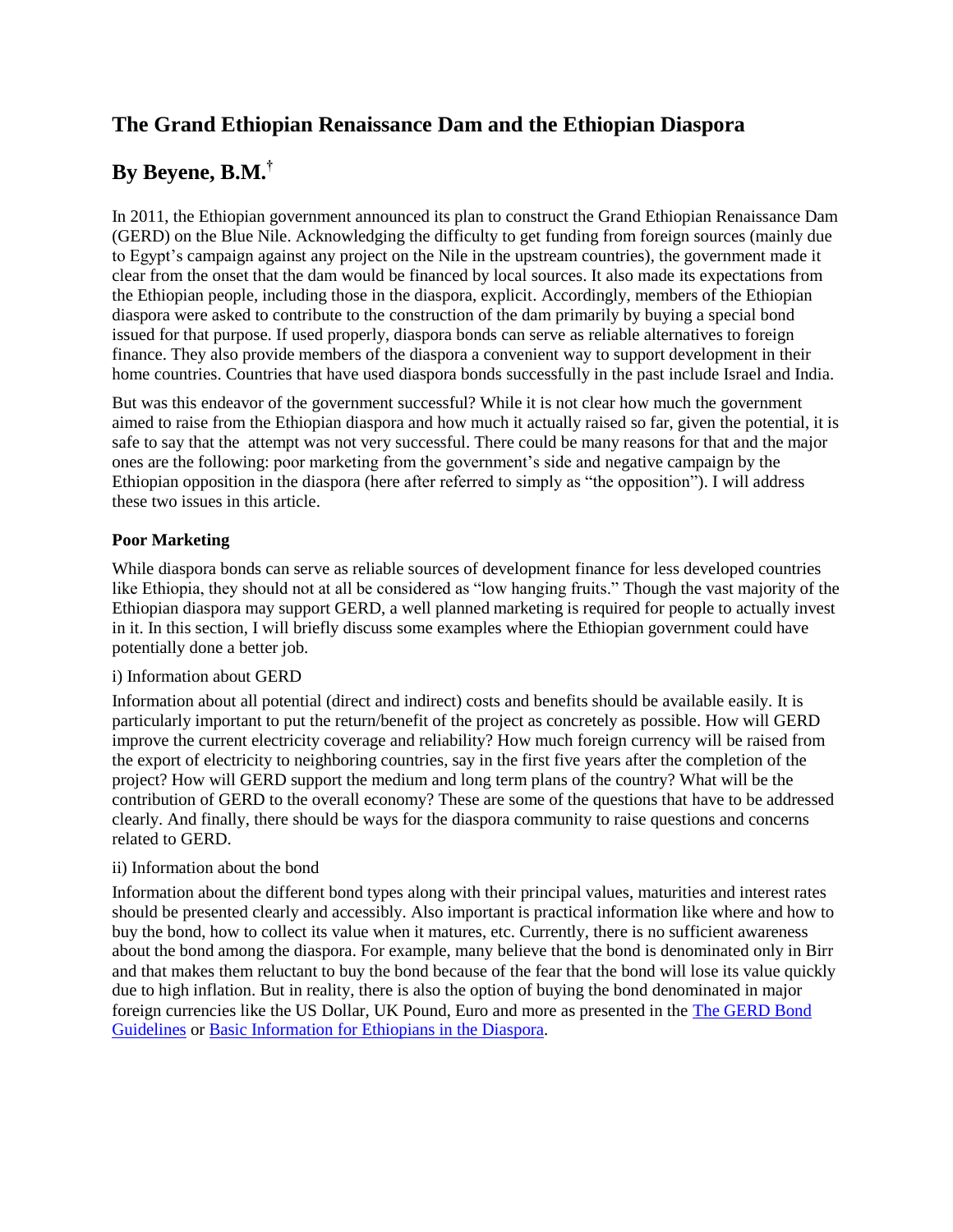#### iii) It should be easy to buy the bond

An important element of marketing of any product is easy access. Even when people have the demand for a product, if it is not easily accessible, they may not buy it. This is particularly true if the consumer is planning to buy the product for non-personal reasons (for example, to contribute to the development of her/his country). Thus, it is extremely important that the purchase of the bond is as easy as possible. So far, the government is trying to sell the bond using its embassies (and consular offices) and events organized for this purpose. This is likely to work only for those with extremely high propensity to buy the bond and there are not many such people. It should be possible to buy the bond without going to an embassy or any event in person; embassies need to reach out the potential buyers. It is also important to reconsider if the embassies really have the capacity to market the bond; if they will continue to be the primary selling points, their capacity and overall service delivery have to be improved significantly (currently many complain about their services and this can be a good opportunity to improve their overall performance). Another consideration is to work with local financial institutions like banks and moneytransfer companies.

#### iv) Do not bundle with a wrong product

Immediately after the construction of GERD was started, there was huge coverage about it by government media outlets in Ethiopia. And the fact that the current government started building a dam on the Blue Nile for the first time in history was given too much emphasis and that had significant negative effect for the sale of the bond. This made even the politically neutral to be reluctant to buy the bond while it gave the opposition more reason to wage an aggressive campaign against the dam. The media should have focused on a non-partisan campaign. In effect, the media was trying to sell the overall brand of the government/ruling party along with GERD and that was a bad idea.

### **Negative Campaign by the Opposition**

The government's campaign of raising fund from the diaspora was immediately followed by a counter campaign by the opposition. The opposition's campaign against the dam takes two forms: the first is through media campaign and the other is by disrupting fund-raising events organized by the government. I will first discuss the different reasons given by the opposition and comment on each. I have grouped their reasons into two major categories: 1. GERD is not a wise investment and 2. GERD is not a priority right now. I will also give other possible reasons beyond those openly mentioned by the opposition. Note that this list is by no means exhaustive.

#### i) GERD is not a wise investment

Some of the arguments by the opposition point to the conclusion that GERD is not a wise investment. One such argument is that the project is not viable or realistic. Many predicted that it can not be completed because the cost is too large to be covered by local sources. For example, Alemayehu G. Mariam in an article entitled ["Ethiopia: Rumors of Water War on the Nile"](http://www.ethiomedia.com/addis/5716.html) puts his doubts as follows:

Whether there will be an actual "Grand Renaissance Dam" is the \$5bn dollar question of the country. Because Egypt has been successful in pressuring multilateral development and investment banks not to fund the project, the regime in Ethiopia has defiantly forged ahead to fund the project itself. But is self-funding of the mother of all African dams a realistic possibility?

The viability of GERD partly depends on how much the diaspora contributes to the project. Thus, campaigning against GERD based on the claim that it is not viable is not convincing; in other words it is a kind of "self fulfilling prophecy." Is the dam really not viable? At the beginning, it was reasonable to ask this question. But now that a significant portion of it is completed (based on official reports a third of the project is completed so far), it is easy to believe that it will be completed (if anything, it will be delayed).

Another argument is that GERD is not efficient; its cost outweighs any benefit. Supporters of this idea emphasize the significance of the potential indirect cost of the project, notably on the environment (and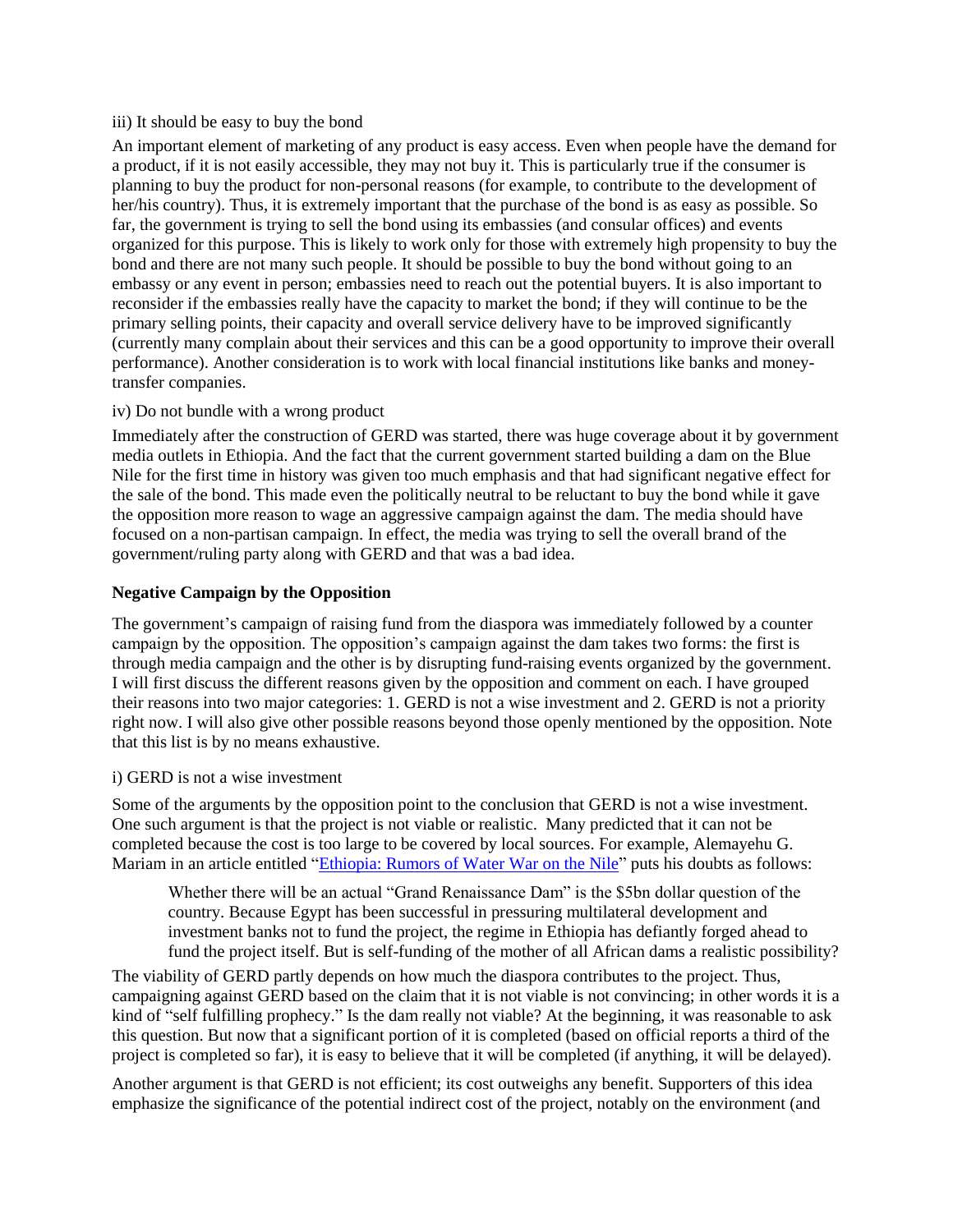the downstream countries, especially Egypt). Some also argue that GERD, even if it may be efficient, is not cost effective – it is not the cheapest way to produce the same level of electric power; this argument is mainly based on the theory that big dams are in general expensive compared to smaller dams. These arguments are hardly substantiated by sufficient data though some make reference to the "leaked" report that is allegedly prepared by the International Panel of Experts (IPE) formed by Ethiopia, Sudan and Egypt to study the feasibility of the dam in a broader context. But the report is subject to different interpretations. For example, while [Internation Revers](http://www.internationalrivers.org/gerd-panel-of-experts-report-big-questions-remain) claim that "the experts' study confirms Egypt's concerns that the project's impacts could be significant and are not well understood," [Minga Negash et](http://www.ethiomedia.com/16file/misplaced_opposition_to_the_grand_ethiopian_renaissance_dam.html)  [al.,](http://www.ethiomedia.com/16file/misplaced_opposition_to_the_grand_ethiopian_renaissance_dam.html) citing the same report, say "…both the financial and social cost-benefit preliminary analysis of the project on upstream and downstream countries are favorable and the expected damages on downstream countries are not insurmountable."

It is unfortunate that there is no enough public information on the cost-benefit/cost effectiveness analysis of the project and the Ethiopian government could have done a better job on this as highlighted before. However, this is not reason enough to campaign against the dam. And an important factor worth considering in such analyses, at least viewed from Ethiopia's side, is the indirect benefit of GERD. If completed successfully, GERD will be a source of national pride and can also serve as unifying force for future development endeavors and nation building. Its political benefit, especially pertaining to the future use of the Nile will also be huge.

Finally, there are those who argue that Egypt will destroy the dam if it will ever be completed. For example, G. Mariam (in the same article mentioned above) says with certainty that Egypt "will use dam busters to smash and trash it." But bombing the dam will not likely be in Egypt's best interest; not only may that lead to flooding which will have a dire consequence on Egypt (and Sudan), Ethiopian can also retaliate, say by polluting the Blue Nile (for a detailed discussion on these see a recent article by [Goitom](http://twq.elliott.gwu.edu/ethiopia%E2%80%99s-grand-renaissance-dam-ending-africa%E2%80%99s-oldest-geopolitical-rivalry)  [Gebreluel\)](http://twq.elliott.gwu.edu/ethiopia%E2%80%99s-grand-renaissance-dam-ending-africa%E2%80%99s-oldest-geopolitical-rivalry).

#### ii) GERD is not a priority

Probably the most widely mentioned reason against GERD is that it is not a priority right now. The proponents of this argument claim that political change/democracy is the priority and has to happen as soon as possible and before anything else. For example, Teklu Abate in his article entitled **On political** [taboos and woos](http://www.ethiomedia.com/abc_text/4129.html) says:

…The opposition want to ensure that the government has neat and clean hands to collect and manage resources for the construction of the dam. Plus, the government must practice the Constitution it drafted years ago; freedom of all sorts must be guaranteed before damming Abay. Politically-motivated arrests, killings, and persecutions must be dammed first.

And Abebe Gelaw concludes his article [Egypt and Ethiopia: The war of two morons](http://addisvoice.com/2013/06/egypt-ethiopia-the-war-of-two-morons/) with the following message "No diversion, please! We need freedom, more than a mega dam!"

This argument is hardly presented clearly and can be interpreted in different but related ways. First, it might be based on the premise (albeit implicitly) that political change and economic change/development are mutually exclusive (even accepting the premise, there may not be consensus as to which one to have first, but let us not go into that). Are economic development and democracy mutually exclusive? The answer is "no" – they can happen at the same time and in fact they can complement each other. Absence of one does not also guarantee presence of the other. Amartya Sen has addressed this in his influential book "Development as Freedom." It should be noted that the government is not building GERD at the expense of political rights or democracy; i.e., even if the government does not build the dam, it will not necessarily be more democratic/less undemocratic.

Second, the argument may be based on the theory that any development project can not be successful without democracy. While there are many ways democracy can affect economic development positively, there is no evidence that democracy is necessary for economic development. In the extreme case, there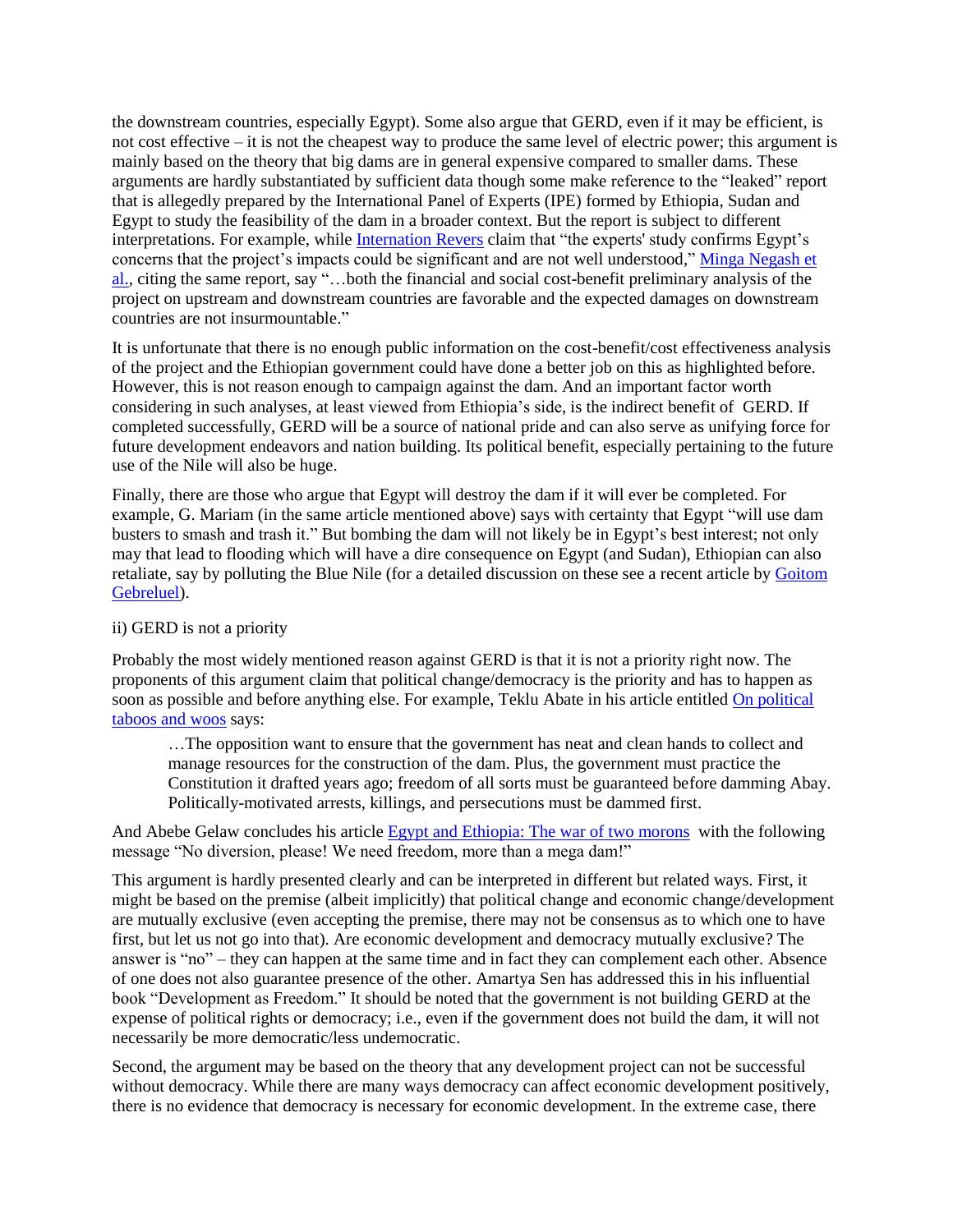are those who tend to believe that democracy is the cure for everything and hence that is where we should put all our efforts. That is not true and Sen, one of the most prominent champions of democracy says "Democracy does not serve as an automatic remedy of ailments as quinine works to remedy malaria." (Ibid, pp. 155)

Another interpretation is that economic development without democracy is not useful. It is argued that development broadly defined as "human development" or "freedom" can not be achieved without political freedom. While that is true, what proponents of this argument miss is that development happens in a continuum (is not a discrete concept) to which both economic and political freedoms have independent contributions; each has value by its own right. Thus, lack of political right does not make economic right unnecessary.

#### iii) Other reasons

So far, I have presented different reasons provided by the opposition against GERD. I have also tried to show that none of them is convincing. What other reasons may then explain the negative campaign? One possible reason could be that the opposition simply do not like anything the EPRDF government does (the same way many republicans in the US oppose whatever President Obama does or proposes). The opposition may also be afraid that if GERD is successfully completed people will be happy and as a result the government will enjoy more support or face less pressure from the general public [\(this is similar to the](http://www.businessinsider.com/why-republicans-hate-obamacare-2013-10)  [theory that some republicans hate Obama Care because they are afraid that the American people will like](http://www.businessinsider.com/why-republicans-hate-obamacare-2013-10)  [it\)](http://www.businessinsider.com/why-republicans-hate-obamacare-2013-10). Below I will present a few examples that suggest that these theories may actually be true.

Getachew Beghashaw in his article entitled [More Thoughtful Approach To Building Dams on Abay \(Blue](http://www.ethiomedia.com/17file/2427.html)  Nile) - [Part III](http://www.ethiomedia.com/17file/2427.html) presented a long list of reasons why the government of Ethiopia should not be trusted to build the dam and summarized his message as follows:

…GERD is but a part of one grand wicked scheme that the TPLF regime and its deceased leader have long designed to permanently destroy the notion of a united Ethiopia, to drain her natural resources, and to plan interminable hostilities among inhabitants who have lived for centuries in peace and harmony.

It is not clear how GERD can do any of the harms mentioned above. This is as much as saying anything the current government does is bad or anti-Ethiopia.

Alemayehu G. Mariam, on the other hand, wrote a harsh [rebuttal](http://www.ethiomedia.com/abc_text/4188.html) against the speech made by John Carry(the US Secretary of State), at the  $50<sup>th</sup>$  summit of the African Union. Among other things, G.Mariam said "Kerry made a number of statements at that press conference which were not only disconcerting but also appalling. (I was tempted to plug my ears, but didn't have the darn things handy.)" (Brackets in original). What did Kerry say to upset G. Mariam to the extent that he wanted to plug his ears. Well, according to him, "Kerry Glibly remarked" the following:

With respect to the economic growth, we [U.S.] would love to have Ethiopia's economic growth. Ethiopia's one of the ten fastest growing countries in the world. It's up in the double digits in growth. It's really quite an extraordinary story.

It may not be surprising if G. Mariam does not accept the double digit economic growth claim of the Ethiopian government. But to believe that it is "appalling" and "disconcerting" for the Secretary of State to talk about it (which many international organizations reported) is inconceivable. By the same token, Gidey Zeratsion, in an article written in Amharic entitled ["Tiyakie le economists"](http://www.ethiomedia.com/2013report/questions_to_economists.pdf) which can be translated crudely to English as "A question to economists" appeals to economists to reconsider the way they measure economic growth. He thinks that economic growth should be measured in terms of absolute change in Gross Domestic Product (GDP) and not by percentage change in GDP. According to him, this measure makes the Ethiopian economy look as if it is growing faster compared to countries with a higher starting GDP. While measuring economic growth by percentage change in GDP has its own limitations